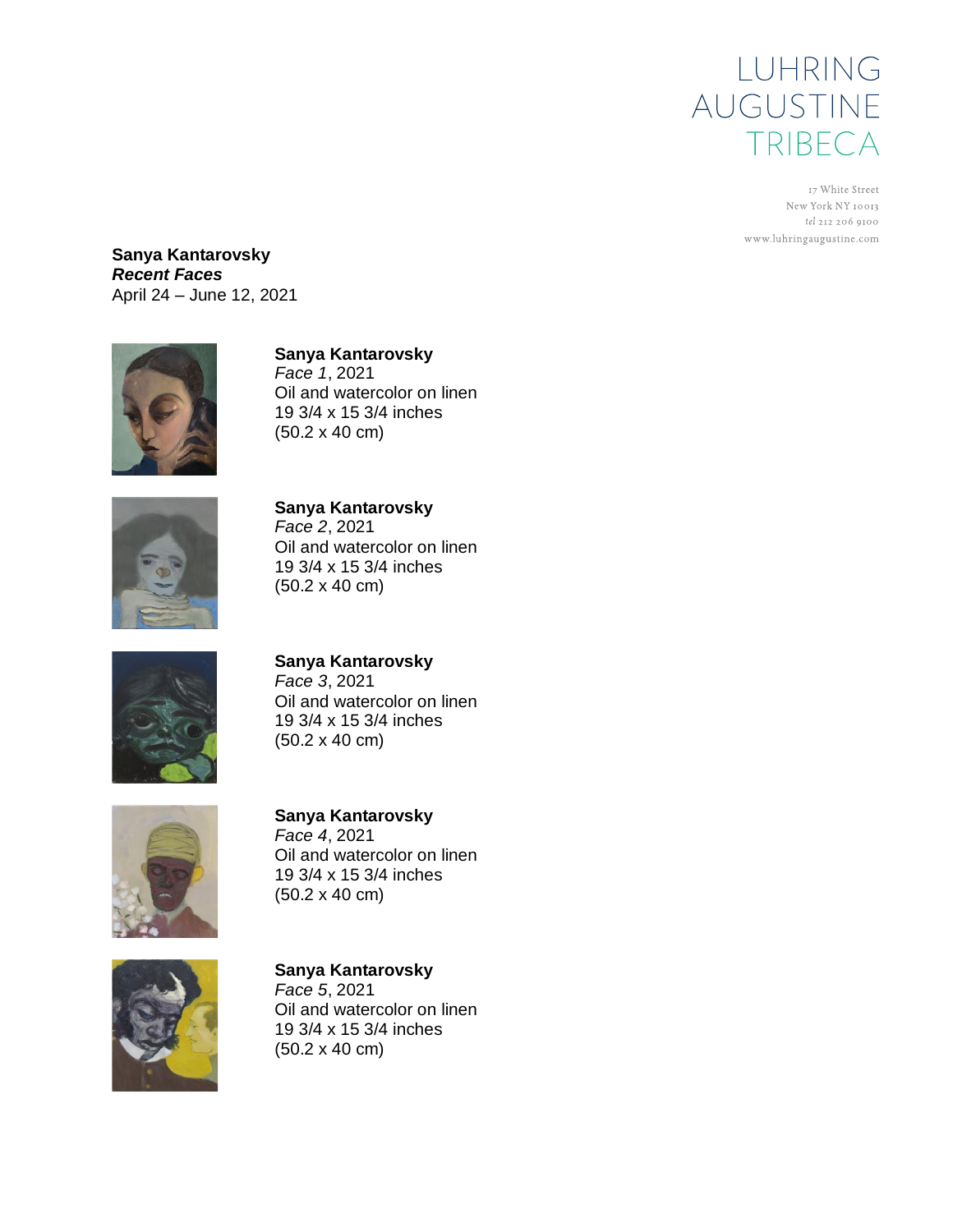## LUHRING AUGUSTINE TRIBECA

17 White Street New York NY 10013 tel 212 206 9100 www.luhringaugustine.com



**Sanya Kantarovsky** *Face 6*, 2021 Oil and watercolor on linen 19 3/4 x 15 3/4 inches (50.2 x 40 cm)



**Sanya Kantarovsky** *Face 7*, 2021 Oil and watercolor on linen 19 3/4 x 15 3/4 inches (50.2 x 40 cm)



**Sanya Kantarovsky** *Face 8*, 2021 Oil and watercolor on linen 19 3/4 x 15 3/4 inches (50.2 x 40 cm)



**Sanya Kantarovsky** *Face 9*, 2021 Oil and watercolor on linen 19 3/4 x 15 3/4 inches (50.2 x 40 cm)



**Sanya Kantarovsky** *Face 10*, 2021 Oil and watercolor on linen 19 3/4 x 15 3/4 inches (50.2 x 40 cm)